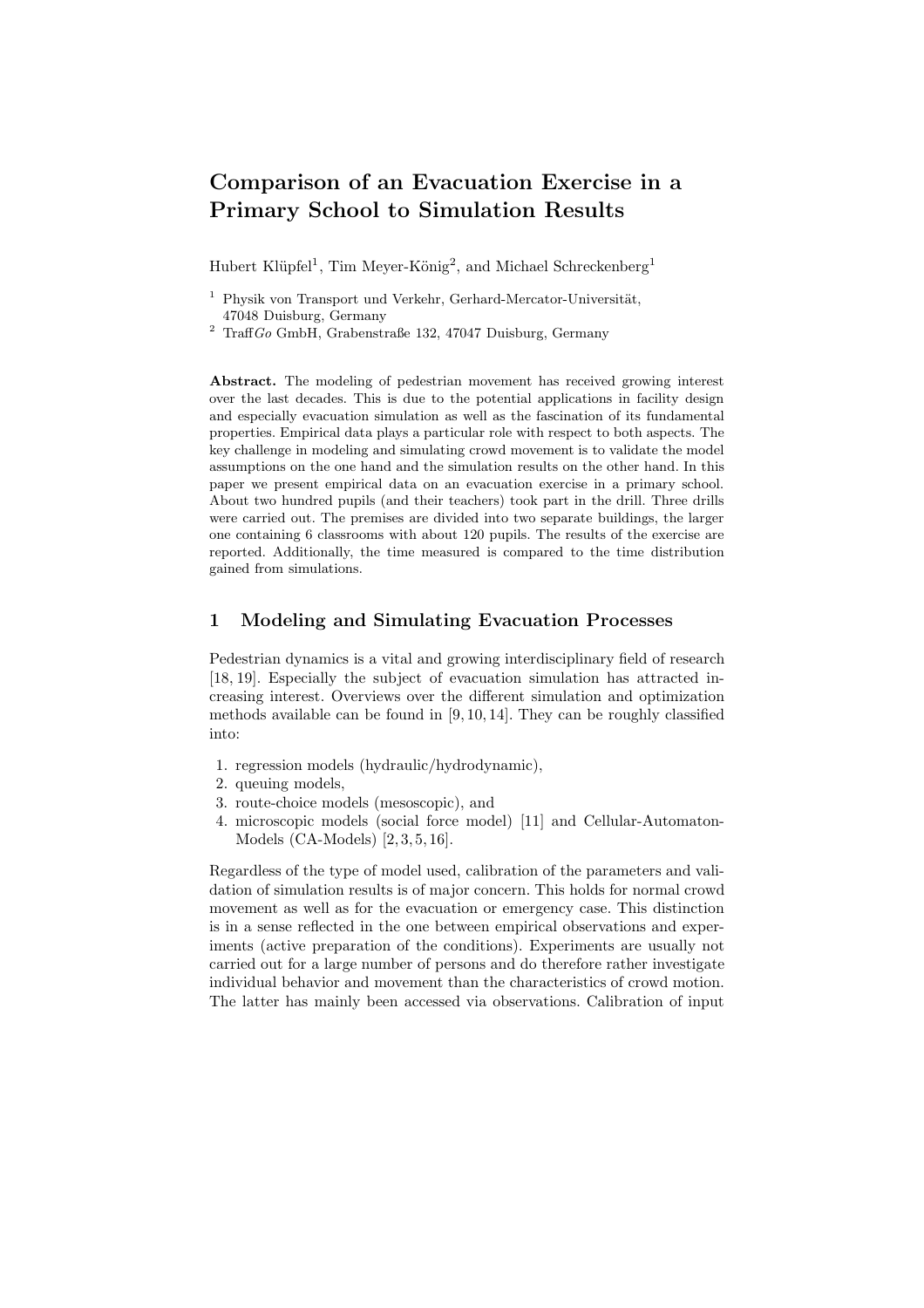#### 2 Hubert Klüpfel, Tim Meyer-König, and Michael Schreckenberg



**Fig. 1.** Layout of the school building. It is separated into two independent parts, building 1 (top) and building 2 (bottom). Building 1 has three floors (from right to left), building 2 two floors. The students gather on the playground just in front of each building. The drawing is in scale: the doors of the rooms are 1m wide, the main exit on the ground floor is 2.2m wide.

parameters can therefore be based on experimental results, the validation of full scale simulations is mainly done via observations or data from fire drills.

The data presented in this paper are not truly experimental, since they are based on an evacuation exercise and not on laboratory experiments. However, there is a well defined scenario and the situation is controlled to some extent. Therefore, it mainly addresses the question of evacuation time and whether it can be predicted by the simulation. Please note that the case described should be considered ideal (optimal movement and behavior), since there are no hazards present and the participants were aware of the fact that it was an exercise.

Phenomena like lane formation and oscillation at bottlenecks [12], flowdensity relationships [13, 17, 20], or the level of service concept [7] provide further methods for checking and calibrating simulation results. However, they can usually not be observed in this type of scenario, since there is no movement into the building (no counterflow), which is characteristic for most of these phenomena but not for evacuation drills.

The model that is used here to simulate the egress time (cf. eq. 1) is described in [16, 21]. Du to the limited space, we do not describe the model here in detail. It is a CA model (floor-plan=square grid, cell= $0.4 \text{m} \times 0.4 \text{m}$ )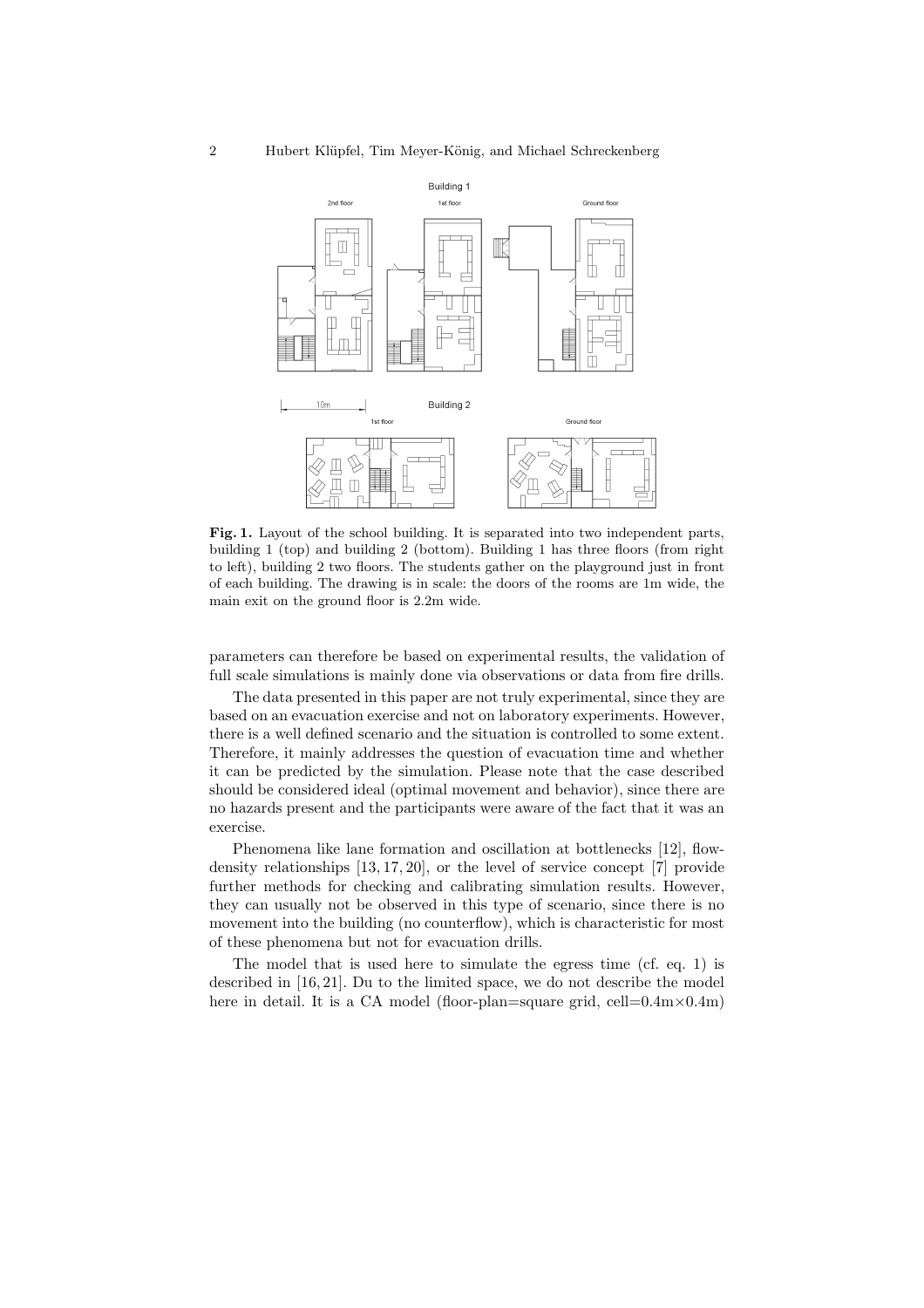

**Fig. 2.** Initial distribution (grey cells) in the simulation for the three floors of building 1 (cf. fig. 1, same order). Each small grey square corresponds to one person. The initial number of persons is therefore (from top left to right, top to bottom): 21, 21, 22, 22, 18, 25.

with  $v_{\text{max}} = 5 \text{cells}/\Delta t$ ,  $\Delta t = 1s$ , and each cell being occupied by at most one person. The total evacuation time is obtained by the following equation [8]:

$$
t_{\text{evac}} = t_{\text{process}} + t_{\text{react}} + t_{\text{egress}},\tag{1}
$$

where  $t_{\text{process}}$  is the time for realizing the situation (e.g., the time it takes to trigger the alarm),  $t_{\text{react}}$  is the reaction time, and  $t_{\text{egress}}$  the time for the movement out of the building.  $t_{\text{process}}$  can be set to zero, since in an exercise the time starts with triggering the alarm. What is then measured is  $t_{\text{react}} + t_{\text{egress}}$ . Those two could be distinguished by recording information about the events within the classroom. This was not done, however. This is justified by the fact that the time until the first person reached the door of the room was in the order of a few seconds, e.g., only  $t_{\text{egress}}$  is relevant and  $t_{\text{evac}} \approx t_{\text{egress}}$ . A more detailed report about the exercise can be found in [15].

## **2 The Evacuation Exercise**

The building consists of two separated parts. It houses a primary school with about 200 pupils. The geometrical details are shown in fig. 1.

The procedure for the evacuation exercise was the following:

- 1. The alarm siren was triggered.
- 2. The persons started evacuating.
- 3. A person was considered evacuated when she reached the outside, e.g., had left the building via its main exit.

The initial distribution for the simulation is taken from the statistical records of the headmaster (class sizes and rooms, not taking into account absences). It is shown in fig. 2. Therefore, there might be slight deviations in the number of persons between the simulation and the exercise (see figs. 2 and 3).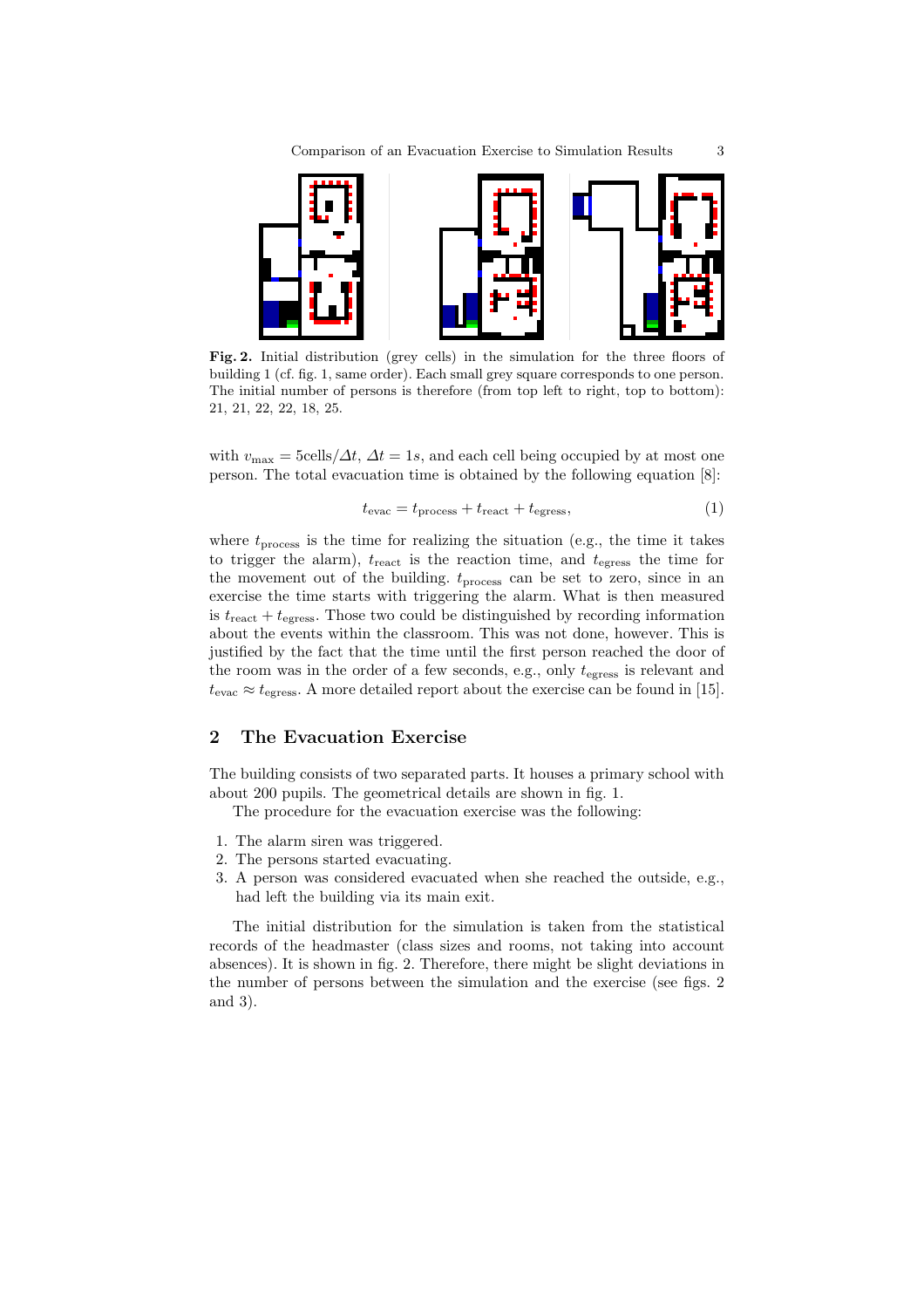

Fig. 3. Number of persons out vs. time for building 1 (cf. fig. 1). Drill 1 to 3 are three different runs of the same scenario, with the same population and initial conditions. Drill 3 proceeded slightly faster due to learning effects.



**Fig. 4.** Distribution of the simulated evacuation times for building 1 (500 simulation runs). The different times result from two factors: the statistical distribution of the personal parameters to the persons and the influence of stochastic parameters.

The participants were all children of the age 6 to 10 (first to fourth grade). Demographic data can be taken into account by the parameter settings. One aim of this endeavor was to check the validity of the parameter settings for such a population (cf. the next section).

# **3 Results**

The evaluation is based on the videotapes taken during the exercise. Three different drills with the same initial conditions were performed. Figure 3 shows the number of persons having left building 1 via the main exit on the ground floor vs. time (evacuation or egress curve). It can be seen that there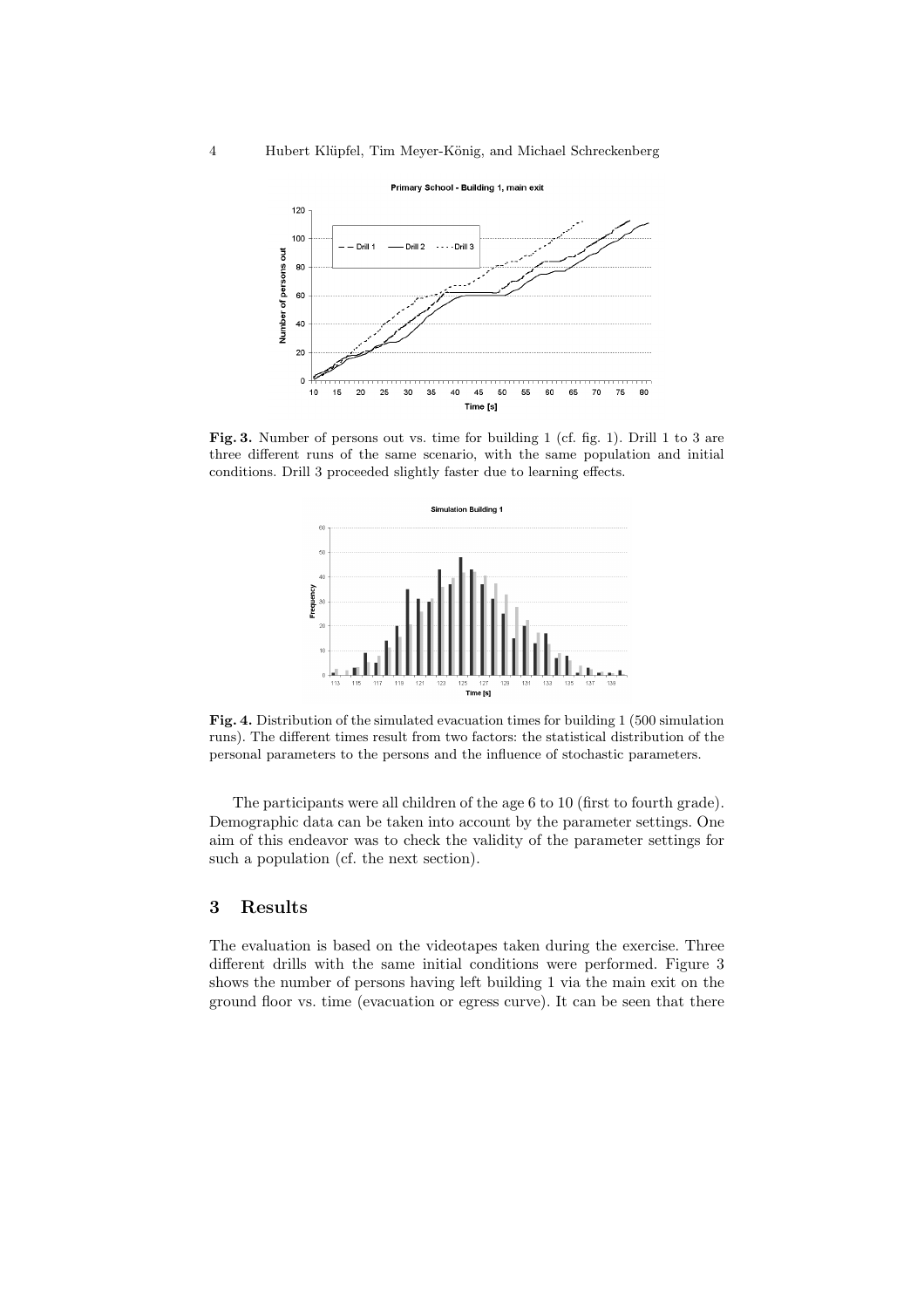is a small learning effect which leads to a smaller egress time for the repeated drills.

The simulated egress times (for 500 simulation runs in each case) are:

|             | Exercise          | Simulation |
|-------------|-------------------|------------|
| Building 1: | $(125 \pm 4.7)$ s | 80s        |
| Building 2: | $(80 \pm 4.7)$ s  | 58s        |

Due to lack of space, the egress curve is only shown for building 1. However, the detailed analysis of building 2 is comparable and would not provide new insights.

## **4 Summary and Conclusion**

We have reported results on an evacuation exercise performed in a primary school. There is a deviation between the egress time predicted by the simulation and the actual time it took to evacuate the building. Actually, the simulated time is too high by a factor of 1.6 (building 1), resp. 1.4 (building 2). This is mainly due to the fact that the movement was extremely orderly and organized by well-trained teachers. This fact corresponds the absence of route choice or orientation problems. The population is naturally divided into groups (classes). And the pupils are physically fit, probably even more than adults, very familiar with the building, and used to follow the advice of their teachers. The simulation was based on a standard scenario which corresponds to a less optimal situation. It can therefore be concluded that it gives a more conservative estimate of the egress time than the drill. E.g., walking speed was set to  $1.2-2m/s$  in the simulation; in the drill walking speeds up to  $5m/s$ were observed. Another remarkable result is the reduction of the evacuation time for a repeated drill, even though the motivation decreased. However, this influence was more than compensated by harmonization of the flow.

## **Acknowledgment**

We would like to thank the primary school in Duisburg Rahm, especially Mr. Tehbas, the caretaker and Mrs. Dommers, the headmistress, for their support, and last but not least all the kids. Our special thanks goes to Roland Chrobok for assisting us in videotaping the exercise. We are grateful to the German Ministry of Education and Research (bmb+f) for funding the BYPASS research project (Assessment and Analysis of Evacuation Processes on board Passenger Ships by Microscopic Simulation), the framework for conducting this research.